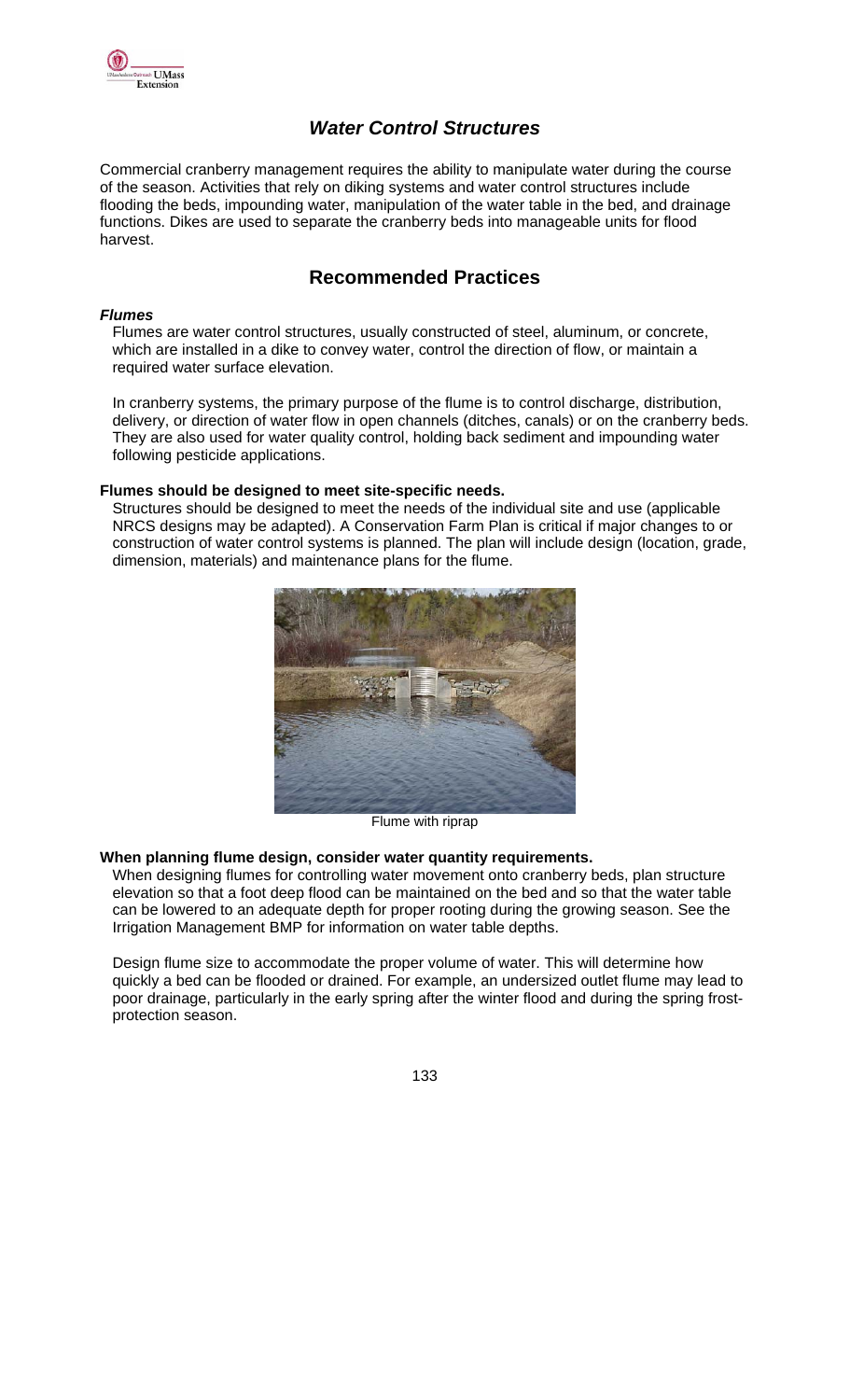

#### **Flumes should be installed and maintained so that erosion during and after installation is minimized.**

Flumes should be fitted with antiseep collars. Fill and compact around the culvert to prevent erosion and undermining -- packing with bentonite or other dense materials may be helpful. Placement of concrete blocks or turf sods around the flume may also help. When conditions permit, stabilize disturbed soil surfaces by seeding or with the placement of sods (see more information below in dike section).

The size of the outlet pipe is important. If it is too small, the culvert may wash out. Size is determined based on the amount of water to be discharged. Consult an engineer or NRCS for this calculation.

Water should be discharged into a stable ditch or channel.

As part of normal maintenance, inspect flumes on a regular basis. Look for leakage, erosion, or undermining. NRCS will inspect existing flumes as part of the Conservation Farm Planning process.

#### **Consider aquatic life when planning water control structures**.

Design and use the flume properly so that fish are protected. If watercourse fisheries are important, special precautions or design features (e. g. 'fish ladders') may be needed to insure continuation of fish migrations. Exercise caution when discharging warm, oxygen poor waters as these may adversely impact fish and other aquatic species.

#### *Dikes*

Dikes are embankments constructed of earth or other suitable materials to protect land against overflow or to regulate or contain water. In cranberry management, perimeter and interior dikes are used to temporarily impound water for harvest, trash (leaf litter) removal, pest control, and winter protection. Dikes are also used to impound water for the preservation of water quality, limiting the discharge of sediments and segregating waters following the application of pesticides. Dikes allow the control of water levels to maintain the depth from rooting zone to water table for optimum cranberry growth and productivity (see flumes section). Dikes surrounding tailwater or other irrigation ponds facilitate water storage.

#### **Dikes should be designed so that settling and slumping are minimized.**

Minimum top width of the dike should be 4 feet. Embankments should be built no steeper than 1:1. Site the shallower slope on the outside of the dike to minimize off-site erosion. The dike should be built and compacted in layers using fill materials containing no sod, brush, roots, or stumps. Core materials in the dike should be the most pervious materials available. In Southeastern Massachusetts, this will often be compacted glacial till. Dikes should be constructed to a height 1 foot above the normal *flood elevation*. In order to establish vegetation on dikes or embankments, surface soil must have the capacity to hold adequate water to support plant growth.

#### **Adding a dike within a bog area presents unique challenges. Seek expert planning assistance.**

It may be beneficial to add an interior dike within a cranberry bed that is severely out of grade to facilitate flooding activities. Generally, these would be older bogs built on peat. Stabilizing interior dikes on such beds can be difficult as peat tends to compress under the weight of the dike. Consult NRCS for planning assistance, including mapping of underlying peat using ground penetrating radar, prior to beginning any such project.

<u>134 - Johann Stein, Amerikaansk politiker (</u>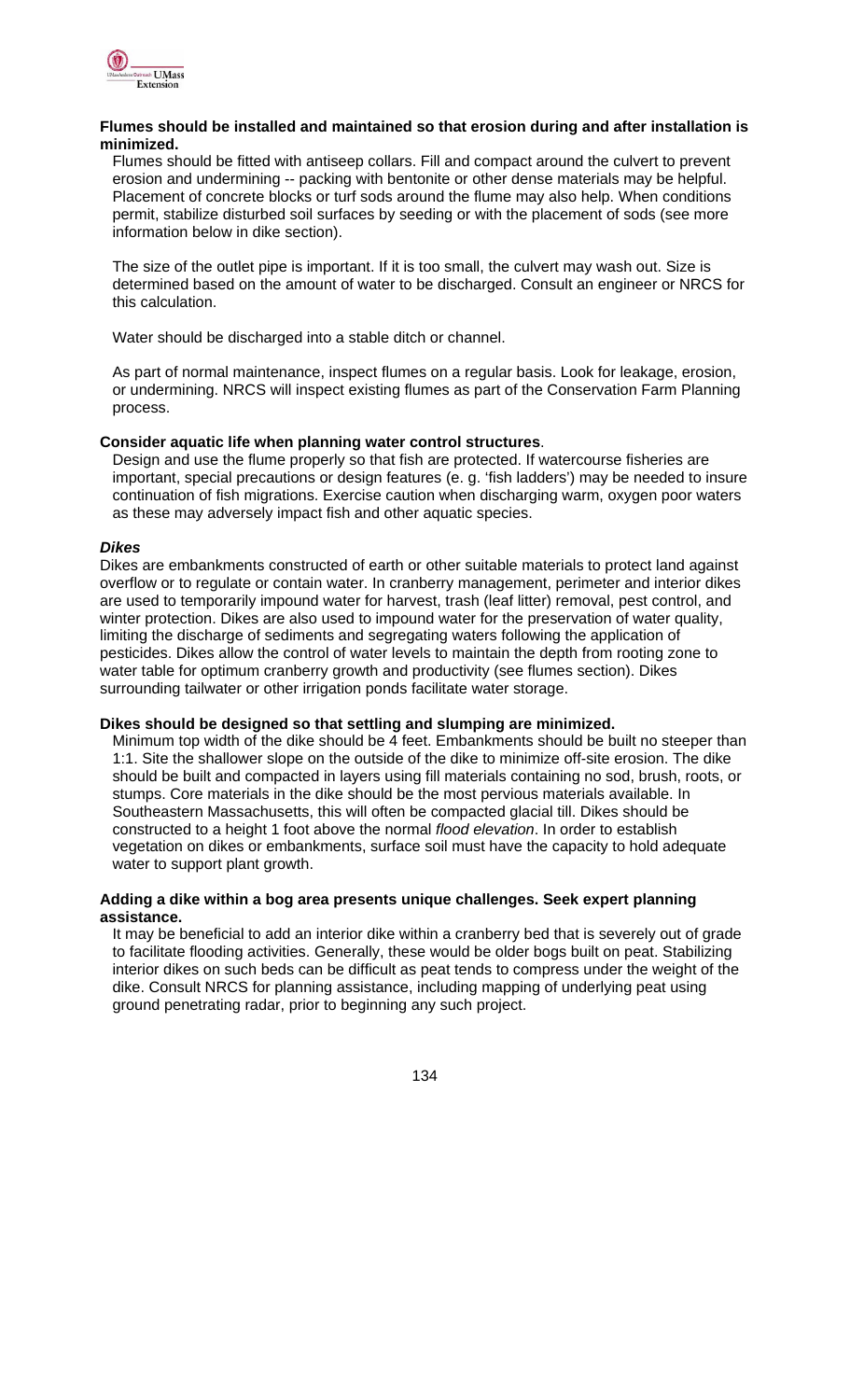

#### **Dikes should be stabilized to prevent erosion.**

Stabilize dikes and other disturbed areas by seeding, mulching, or placing soil stabilization fabric (geotextile, netting, burlap). Mulch should be anchored with mesh. Grade 2-3 turf sods have been used successfully for this purpose. Pay particular attention to dike edges, they remain prone to erosion during rainstorms until stabilized.

Erosion control blankets (e.g., Curlex), have been successfully used to stabilize bankings and on-bed ditch edges. Ditches stabilized with these products required 60% less cleaning than those left untreated. Erosion blankets are preferable to loose mulch on the bog side of a dike, as mulch may contain weed seeds that will end up in the bed. Erosion control blankets are biodegradable, decomposing in 6-8 months. The material must be in good contact with the underlying soil or erosion can occur under the blanket.

Grass is best planted in spring or fall and may benefit from a layer of mulch or netting and periodic watering during establishment. Top dress dikes with 3-4 inches of topsoil prior to seeding. Hydroseeding or gel seeding can be used. Erosion control 'blankets', such as Curlex, have been successful in conjunction with grass planting. Choose non-weedy species for seeding dikes. Recommended examples include clovers, fescues, and perennial ryegrass. Mixtures of species in the seed mix are preferable to a single species. Fertilize and lime grasses as needed during establishment.

#### **Consider protective measures to prevent animal damage to newly constructed dikes.**

Chain-link or galvanized wire fencing (chicken wire) may be laid out on the dike surface prior to seeding or sodding to prevent muskrats or other pest animals from burrowing into the dike.

#### **Maintain dikes at designed shape and height.**

Initial height should be at least 5% higher than the desired working height to allow for settling (see previous page).

All efforts should be made to avoid the formation of deep tire channels on the top of the dike.

Maintenance should include periodic removal of any woody vegetation that becomes established on the embankment as roots of these species can destabilize the dike.

Embankments should be mowed as needed to prevent the spread of seeds onto the bogs and to facilitate removal of berries during flood harvest.

#### **For more information:**

**Dike standard.** 1980. Natural Resources Conservation Service Conservation Practice Standard #356. NRCS-NHCP. Amherst, MA.

**Structure for water control standard.** 1977. Natural Resources Conservation Service Conservation Practice Standard #587. NRCS-NHCP. Amherst, MA.

**Erosion and Sediment Control** and **Water Resource Protection and Enhancement** BMPs in this series.

*Prepared by Carolyn DeMoranville and Hilary Sandler, 2000.* 

135 - <u>135 - 136 - 137 - 138 - 139 - 139 - 139 - 139 - 139 - 139 - 139 - 139 - 139 - 139 - 139 - 139 - 139 - 1</u>